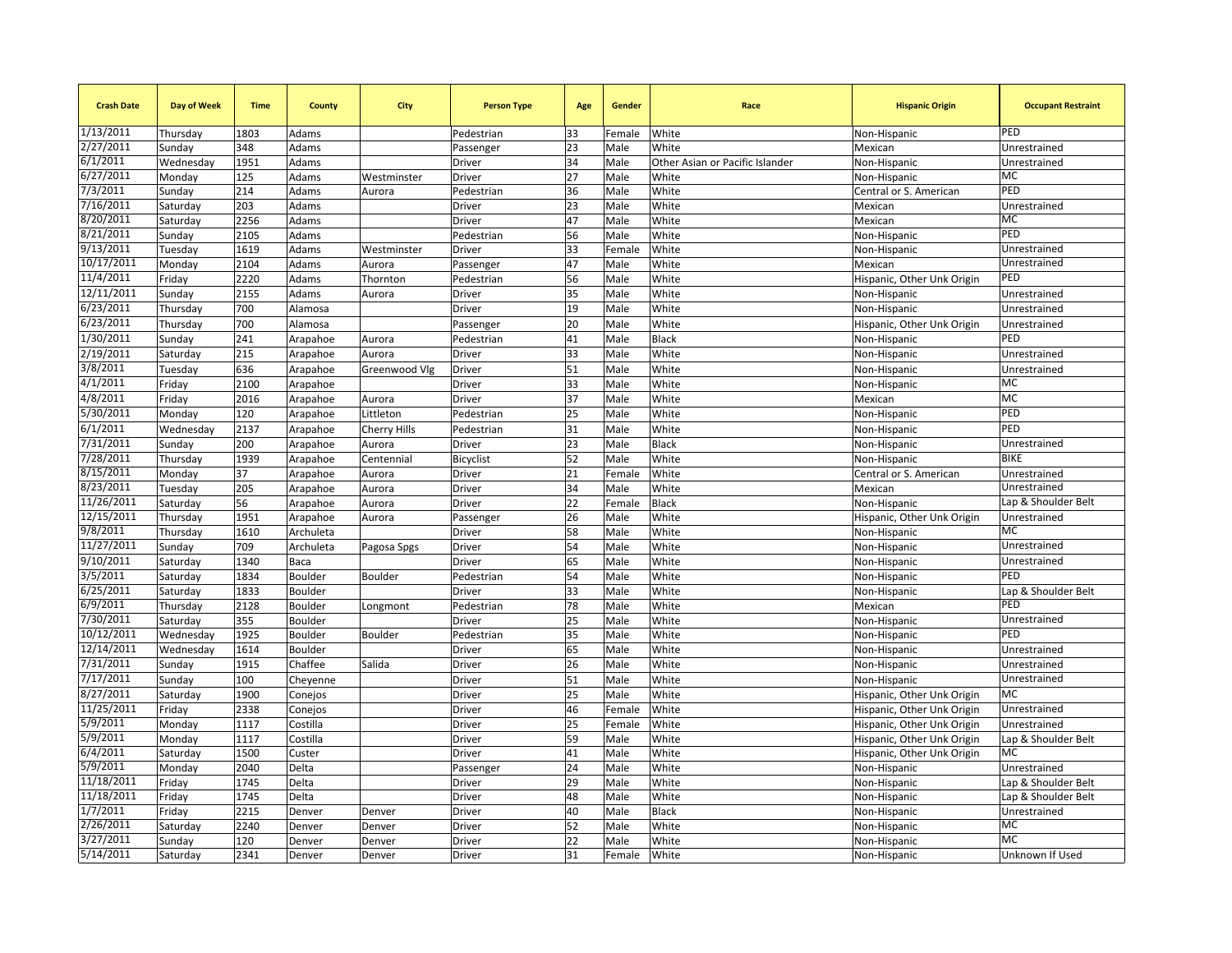| 5/29/2011  | Sunday                | 2047 | Denver    | Denver        | Driver              | 20 | Female | White                                 | Non-Hispanic                 | Lap & Shoulder Belt                 |
|------------|-----------------------|------|-----------|---------------|---------------------|----|--------|---------------------------------------|------------------------------|-------------------------------------|
| 5/29/2011  | Sunday                | 2335 | Denver    | Denver        | Driver              | 29 | Male   | All other races                       | Hispanic, Other Unk Origin   | <b>MC</b>                           |
| 6/3/2011   | Friday                | 125  | Denver    | Denver        | Passenger           | 31 | Female | Black                                 | Non-Hispanic                 | Unrestrained                        |
| 6/3/2011   | Friday                | 125  | Denver    | Denver        | Passenger           | 36 | Male   | Black                                 | Non-Hispanic                 | Unrestrained                        |
| 6/3/2011   | Friday                | 125  | Denver    | Denver        | Passenger           | 45 | Female | Black                                 | Non-Hispanic                 | Unrestrained                        |
| 6/5/2011   | Sunday                | 204  | Denver    | Denver        | Driver              | 41 | Male   | White                                 | Mexican                      | Unrestrained                        |
| 6/14/2011  | Tuesday               | 445  | Denver    | Denver        | Pedestrian          | 61 | Male   | White                                 | Non-Hispanic                 | PED                                 |
| 7/19/2011  | Tuesday               | 2144 | Denver    | Denver        | Driver              | 23 | Male   | White                                 | Non-Hispanic                 | MC                                  |
| 9/2/2011   | Friday                | 2257 | Denver    | Denver        | Driver              | 65 | Male   | Black                                 | Non-Hispanic                 | Unrestrained                        |
| 9/11/2011  | Sunday                | 1947 | Denver    | Denver        | Driver              | 45 | Male   | White                                 | Non-Hispanic                 | MC                                  |
| 9/25/2011  | Sunday                | 332  | Denver    | Denver        | Pedestrian          | 25 | Male   | American Indian (incl Aleuts and Esk) | Non-Hispanic                 | PED                                 |
| 10/10/2011 | Monday                | 2320 | Denver    | Denver        | Driver              | 64 | Male   | Black                                 | Non-Hispanic                 | Unrestrained                        |
| 11/26/2011 | Saturday              | 943  | Denver    | Denver        | Driver              | 42 | Male   | White                                 | Non-Hispanic                 | Unrestrained                        |
| 11/30/2011 | Wednesday             | 1714 | Denver    | Denver        | Pedestrian          | 49 | Male   | White                                 | Non-Hispanic                 | PED                                 |
| 12/23/2011 | Friday                | 30   | Denver    | Denver        | Passenger           | 50 | Male   | White                                 | Non-Hispanic                 | Unrestrained                        |
| 1/24/2011  | Monday                | 1610 | Douglas   |               | Passenger           | 64 | Female | White                                 | Non-Hispanic                 | Lap & Shoulder Belt                 |
| 1/24/2011  | Monday                | 1610 | Douglas   |               | Driver              | 69 | Male   | White                                 | Non-Hispanic                 | Lap & Shoulder Belt                 |
| 6/22/2011  | Wednesday             | 2238 | Douglas   | Lone Tree     | Driver              | 43 | Male   | White                                 | Mexican                      | MC                                  |
| 9/16/2011  | Friday                | 527  | Douglas   |               | Driver              | 30 | Male   | White                                 | Non-Hispanic                 | Unrestrained                        |
| 12/10/2011 | Saturday              | 2340 | Douglas   |               | Driver              | 24 | Male   | White                                 | Non-Hispanic                 | Lap & Shoulder Belt                 |
| 3/6/2011   | Sunday                | 150  | Eagle     | Vail          | Pedestrian          | 32 | Male   | White                                 | Non-Hispanic                 | PED                                 |
| 2/13/2011  | Sunday                | 120  | El Paso   | Colorado Spgs | Driver              | 40 | Male   | White                                 | Non-Hispanic                 | Unrestrained                        |
| 2/19/2011  | Saturday              | 2230 | El Paso   | Colorado Spgs | Pedestrian          | 44 | Male   | White                                 | Non-Hispanic                 | PED                                 |
| 2/20/2011  | Sunday                | 146  | El Paso   | Colorado Spgs | Driver              | 23 | Male   | White                                 | Non-Hispanic                 | MC                                  |
| 3/6/2011   | Sunday                | 336  | El Paso   | Colorado Spgs | Passenger           | 22 | Male   | White                                 | Non-Hispanic                 | Unrestrained                        |
| 4/2/2011   | Saturday              | 1519 | El Paso   | Colorado Spgs | Driver              | 54 | Female | White                                 | Non-Hispanic                 | Unrestrained                        |
| 5/8/2011   | Sunday                | 1729 | El Paso   | Colorado Spgs | Driver              | 33 | Male   | White                                 | Non-Hispanic                 | MC                                  |
| 5/27/2011  | Friday                | 2010 | El Paso   |               | Driver              | 53 | Male   | White                                 | Non-Hispanic                 | MC                                  |
| 6/25/2011  | Saturday              | 103  | El Paso   | Colorado Spgs | Bicyclist           | 44 | Male   | Black                                 | Non-Hispanic                 | <b>BIKE</b>                         |
| 7/16/2011  | Saturday              | 630  | El Paso   |               | Driver              | 28 | Male   | White                                 | Non-Hispanic                 | Unrestrained                        |
| 8/20/2011  | Saturday              | 643  | El Paso   |               | Driver              | 39 | Female | White                                 | Mexican                      | Unrestrained                        |
| 8/26/2011  | Friday                | 220  | El Paso   | Colorado Spgs | Passenger           | 25 | Male   | White                                 | Mexican                      | Unrestrained                        |
| 9/24/2011  | Saturday              | 51   | El Paso   |               | Driver              | 36 | Male   | White                                 | Non-Hispanic                 | Lap & Shoulder Belt                 |
| 9/24/2011  | Saturday              | 51   | El Paso   |               | Passenger           | 36 | Female | Other Asian or Pacific Islander       | Non-Hispanic                 | Unrestrained                        |
| 9/24/2011  | Saturday              | 51   | El Paso   |               | Driver              | 38 | Male   | Other Asian or Pacific Islander       | Non-Hispanic                 | Lap & Shoulder Belt                 |
| 12/2/2011  | Friday                | 2255 | El Paso   |               | Driver              | 16 | Male   | Black                                 | Non-Hispanic                 | Unrestrained                        |
| 12/11/2011 | Sunday                | 2030 | Elbert    |               | Driver              | 41 | Male   | White                                 | Non-Hispanic                 | Unrestrained                        |
| 6/19/2011  | Sunday                | 35   | Fremont   |               | Driver              | 29 | Female | White                                 | Non-Hispanic                 | Unrestrained                        |
| 12/16/2011 | Friday                | 2335 | Fremont   |               | Driver              | 56 | Male   | White                                 | Non-Hispanic                 | Unrestrained                        |
| 3/19/2011  | Saturday              | 710  | Garfield  |               | Driver              | 51 | Male   | White                                 | Central or S. American       | Unrestrained                        |
| 7/25/2011  | Monday                | 446  | Garfield  |               | Driver              | 27 | Male   | White                                 | Non-Hispanic                 | Unrestrained                        |
| 10/20/2011 | Thursday              | 2352 | Garfield  |               | Passenger           | 18 | Female | White                                 | Non-Hispanic                 | Unrestrained                        |
| 7/16/2011  | Saturday              | 1700 | Grand     |               | Driver              | 60 | Male   | White                                 | Non-Hispanic                 | MC                                  |
| 7/21/2011  | Thursday              | 1034 | Huerfano  |               | Driver              | 28 | Male   | White                                 | Hispanic, Other Unk Origin   | Unrestrained                        |
| 3/19/2011  | Saturday              | 2254 | Jefferson | Lakewood      | Pedestrian          | 45 | Male   | White                                 | Mexican                      | PED                                 |
| 4/17/2011  |                       | 245  | Jefferson | Lakewood      | Driver              | 34 | Male   | White                                 |                              | Unrestrained                        |
| 4/21/2011  | Sunday<br>Thursday    | 1431 | Jefferson |               | Driver              | 39 | Male   | American Indian (incl Aleuts and Esk) | Mexican<br>Non-Hispanic      | Lap & Shoulder Belt                 |
| 4/28/2011  |                       | 334  | Jefferson |               |                     | 21 | Male   | White                                 |                              |                                     |
| 5/4/2011   | Thursday<br>Wednesday | 2030 | Jefferson |               | Passenger<br>Driver | 51 | Male   | White                                 | Non-Hispanic<br>Non-Hispanic | Lap & Shoulder Belt<br>Unrestrained |
| 5/3/2011   | Tuesday               | 2025 | Jefferson | Lakewood      | Pedestrian          | 49 | Female | White                                 | Non-Hispanic                 | PED                                 |
| 5/1/2011   | Sunday                | 236  | Jefferson | Golden        | Driver              | 20 | Female | White                                 | Non-Hispanic                 | Unrestrained                        |
| 6/29/2011  | Wednesday             | 1430 | Jefferson |               | Driver              | 37 | Male   | White                                 | Non-Hispanic                 | MC                                  |
| 6/29/2011  |                       | 2104 |           |               |                     |    | Male   |                                       |                              | PED                                 |
|            | Wednesday             |      | Jefferson | Lakewood      | Pedestrian          | 41 |        | White                                 | Non-Hispanic                 |                                     |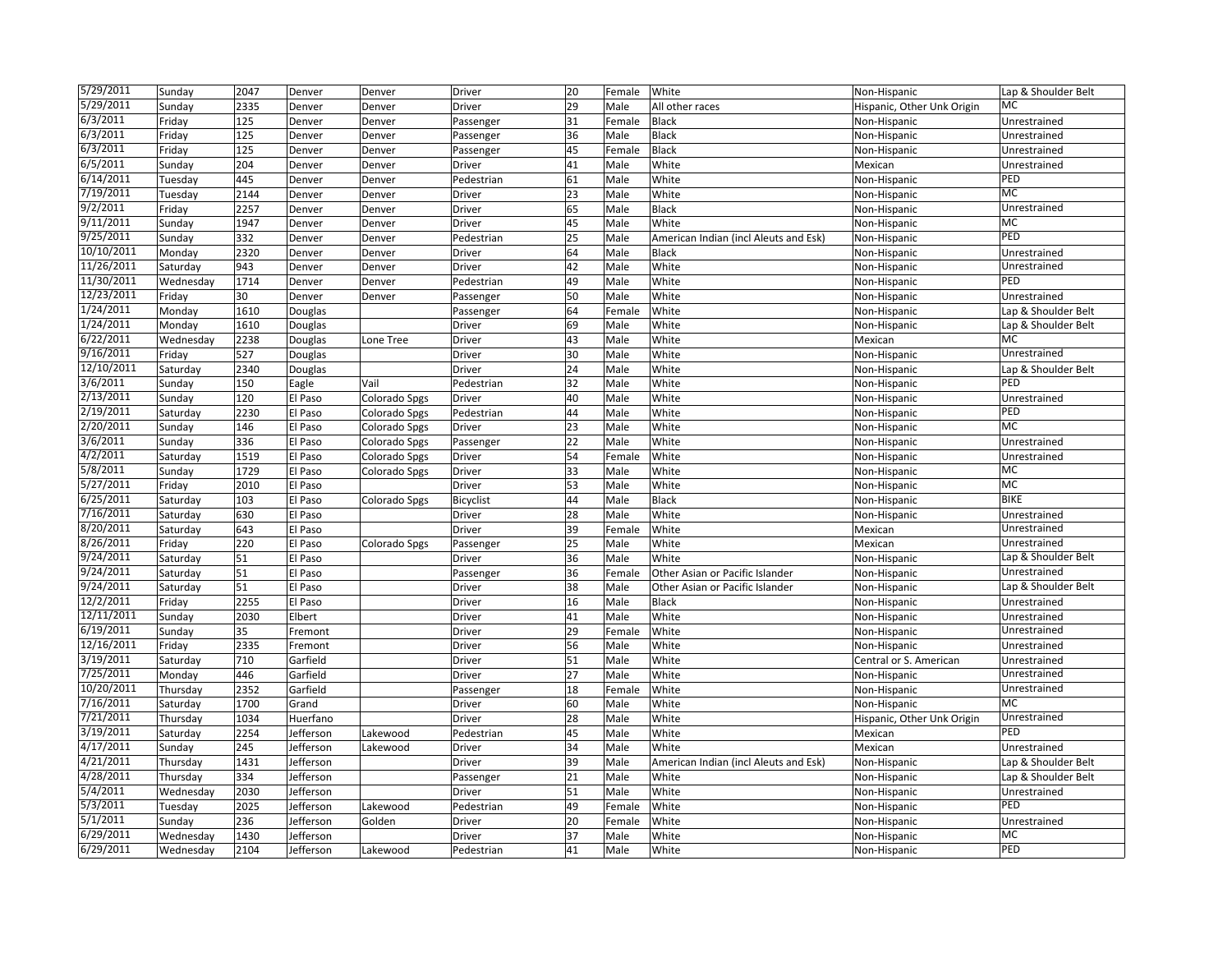| 7/31/2011              | Sunday    | 137            | Jefferson | Arvada                | Pedestrian | 41 | Male   | White                                 | Non-Hispanic               | PED                 |
|------------------------|-----------|----------------|-----------|-----------------------|------------|----|--------|---------------------------------------|----------------------------|---------------------|
| 10/12/2011             | Wednesday | 1913           | Jefferson |                       | Driver     | 53 | Female | White                                 | Non-Hispanic               | Unrestrained        |
| 11/6/2011              | Sunday    | 155            | Jefferson | <b>Wheat Ridge</b>    | Passenger  | 17 | Female | White                                 | Non-Hispanic               | Lap & Shoulder Belt |
| 11/6/2011              | Sunday    | 155            | Jefferson | <b>Wheat Ridge</b>    | Driver     | 18 | Male   | White                                 | Non-Hispanic               | Lap & Shoulder Belt |
| 8/6/2011               | Saturday  | 1820           | La Plata  |                       | Passenger  | 18 | Male   | White                                 | Non-Hispanic               | Unrestrained        |
| 8/6/2011               | Saturday  | 1820           | La Plata  |                       | Driver     | 19 | Male   | White                                 | Non-Hispanic               | Unrestrained        |
| 8/6/2011               | Saturday  | 1820           | La Plata  |                       | Passenger  | 21 | Male   | American Indian (incl Aleuts and Esk) | Non-Hispanic               | Unrestrained        |
| 4/16/2011              | Saturday  | 717            | Larimer   |                       | Driver     | 21 | Female | White                                 | Mexican                    | Unrestrained        |
| 5/26/2011              | Thursday  | 1405           | Larimer   |                       | Driver     | 32 | Female | White                                 | Non-Hispanic               | Unrestrained        |
| 7/29/2011              | Friday    | 1630           | Larimer   |                       | Driver     | 28 | Male   | White                                 | Non-Hispanic               | Lap & Shoulder Belt |
| 9/10/2011              | Saturday  | 140            | Larimer   |                       | Driver     | 18 | Male   | White                                 | Non-Hispanic               | Lap & Shoulder Belt |
| 9/17/2011              | Saturday  | 1910           | Larimer   |                       | Driver     | 53 | Male   | White                                 | Non-Hispanic               | Unrestrained        |
| 10/8/2011              | Saturday  | 2325           | Larimer   |                       | Driver     | 42 | Male   | White                                 | Non-Hispanic               | Unrestrained        |
| 10/9/2011              | Sunday    | 339            | Larimer   |                       | Passenger  | 23 | Male   | White                                 | Mexican                    | Unrestrained        |
| 9/3/2011               | Saturday  | 1310           | Logan     | Sterling              | Passenger  | 45 | Male   | White                                 | Non-Hispanic               | Unrestrained        |
| $1/\overline{19/2011}$ | Wednesday | 33             | Mesa      | <b>Grand Junction</b> | Passenger  | 39 | Male   | White                                 | Hispanic, Other Unk Origin | Unrestrained        |
| 4/30/2011              | Saturday  | 2200           | Mesa      |                       | Driver     | 43 | Male   | White                                 | Non-Hispanic               | MC                  |
| 7/3/2011               | Sunday    | 2229           | Mesa      |                       | Driver     | 53 | Male   | White                                 | Non-Hispanic               | MC                  |
| 10/2/2011              | Sunday    | 1903           | Mesa      |                       | Pedestrian | 50 | Female | White                                 | Non-Hispanic               | PED                 |
| 10/22/2011             | Saturday  | 253            | Mesa      |                       | Driver     | 29 | Male   | White                                 | Mexican                    | Unrestrained        |
| 11/16/2011             | Wednesday | 1147           | Mesa      |                       | Driver     | 59 | Male   | White                                 | Non-Hispanic               | Unrestrained        |
| 12/5/2011              | Monday    | 1840           | Mesa      |                       | Passenger  | 20 | Female | White                                 | Non-Hispanic               | Unrestrained        |
| 12/5/2011              | Monday    | 1840           | Mesa      |                       | Driver     | 21 | Male   | White                                 | Non-Hispanic               | Unrestrained        |
| 12/18/2011             | Sunday    | 1854           | Mesa      | <b>Grand Junction</b> | Driver     | 53 | Male   | White                                 | Non-Hispanic               | MC                  |
| 7/29/2011              | Friday    | 1825           | Moffat    |                       | Driver     | 20 | Male   | White                                 | Non-Hispanic               | Unrestrained        |
| 7/29/2011              | Friday    | 1825           | Moffat    |                       | Driver     | 48 | Female | White                                 | Non-Hispanic               | Lap & Shoulder Belt |
| 9/14/2011              | Wednesday | 2108           | Montezuma | Cortez                | Passenger  | 26 | Male   | White                                 | Non-Hispanic               | Unrestrained        |
| 7/17/2011              | Sunday    | 1430           | Montrose  |                       | Driver     | 61 | Male   | White                                 | Hispanic, Other Unk Origin | MC                  |
| 8/5/2011               | Friday    | 2345           | Montrose  |                       | Driver     | 38 | Male   | White                                 | Non-Hispanic               | Unrestrained        |
| 3/11/2011              | Friday    | 644            | Morgan    | Ft Morgan             | Driver     | 16 | Male   | White                                 | Non-Hispanic               | Lap & Shoulder Belt |
| 3/11/2011              | Friday    | 644            | Morgan    | Ft Morgan             | Passenger  | 22 | Male   | White                                 | Mexican                    | Unrestrained        |
| 4/21/2011              | Thursday  | 2018           | Morgan    | Brush                 | Driver     | 88 | Female | White                                 | Non-Hispanic               | Lap & Shoulder Belt |
| 4/21/2011              | Thursday  | 1444           | Otero     |                       | Driver     | 56 | Male   | White                                 | Non-Hispanic               | Unrestrained        |
| 5/30/2011              | Monday    | 2355           | Otero     |                       | Driver     | 21 | Male   | White                                 | Non-Hispanic               | Unrestrained        |
| 5/30/2011              | Monday    | 2355           | Otero     |                       | Passenger  | 21 | Male   | White                                 | Non-Hispanic               | Unrestrained        |
| 5/17/2011              | Tuesday   | $\overline{7}$ | Park      |                       | Driver     | 37 | Male   | White                                 | Non-Hispanic               | Unrestrained        |
| 1/26/2011              | Wednesday | 1912           | Prowers   |                       | Driver     | 28 | Male   | White                                 | Hispanic, Other Unk Origin | Unrestrained        |
| 5/13/2011              | Friday    | 1840           | Prowers   |                       | Driver     | 52 | Male   | White                                 | Non-Hispanic               | Unrestrained        |
| 1/12/2011              | Wednesday | 2045           | Pueblo    |                       | Pedestrian | 24 | Male   | White                                 | Hispanic, Other Unk Origin | PED                 |
| 1/15/2011              | Saturday  | 1936           | Pueblo    | Pueblo West           | Driver     | 47 | Male   | White                                 | Non-Hispanic               | MC                  |
| 4/3/2011               | Sunday    | 50             | Pueblo    |                       | Driver     | 53 | Male   | White                                 | Hispanic, Other Unk Origin | MC                  |
| 5/8/2011               | Sunday    | 1900           | Pueblo    |                       | Passenger  | 12 | Male   | White                                 | Hispanic, Other Unk Origin | Unrestrained        |
| 5/1/2011               | Sunday    | 308            | Pueblo    | Pueblo                | Driver     | 25 | Female | White                                 | Non-Hispanic               | Unrestrained        |
| 5/28/2011              | Saturday  | 2058           | Pueblo    | Pueblo                | Pedestrian | 43 | Male   | White                                 | Non-Hispanic               | PED                 |
| 6/3/2011               | Friday    | 2042           | Pueblo    | Pueblo                | Pedestrian | 53 | Male   | White                                 | Non-Hispanic               | PED                 |
| 6/24/2011              | Friday    | 225            | Pueblo    |                       | Driver     | 25 | Female | White                                 | Non-Hispanic               | Unrestrained        |
| 7/16/2011              | Saturday  | 224            | Pueblo    |                       | Driver     | 34 | Male   | White                                 | Non-Hispanic               | Unrestrained        |
| 7/21/2011              | Thursday  | 1616           | Pueblo    | Pueblo West           | Driver     | 36 | Male   | White                                 | Hispanic, Other Unk Origin | MC                  |
| 8/19/2011              | Friday    | 14             | Pueblo    |                       | Driver     | 40 | Male   | White                                 | Mexican                    | Unrestrained        |
| 9/10/2011              | Saturday  | 143            | Pueblo    | Pueblo                | Driver     | 23 | Male   | White                                 | Hispanic, Other Unk Origin | Unrestrained        |
| 9/18/2011              | Sunday    | 930            | Pueblo    |                       | Driver     | 58 | Male   | White                                 | Mexican                    | Unrestrained        |
| 10/1/2011              | Saturday  | 454            | Pueblo    |                       | Driver     | 18 | Male   | White                                 | Mexican                    | Unrestrained        |
| 10/31/2011             | Monday    | 2354           | Pueblo    | Pueblo                | Pedestrian | 57 | Male   | White                                 | Non-Hispanic               | PED                 |
|                        |           |                |           |                       |            |    |        |                                       |                            |                     |